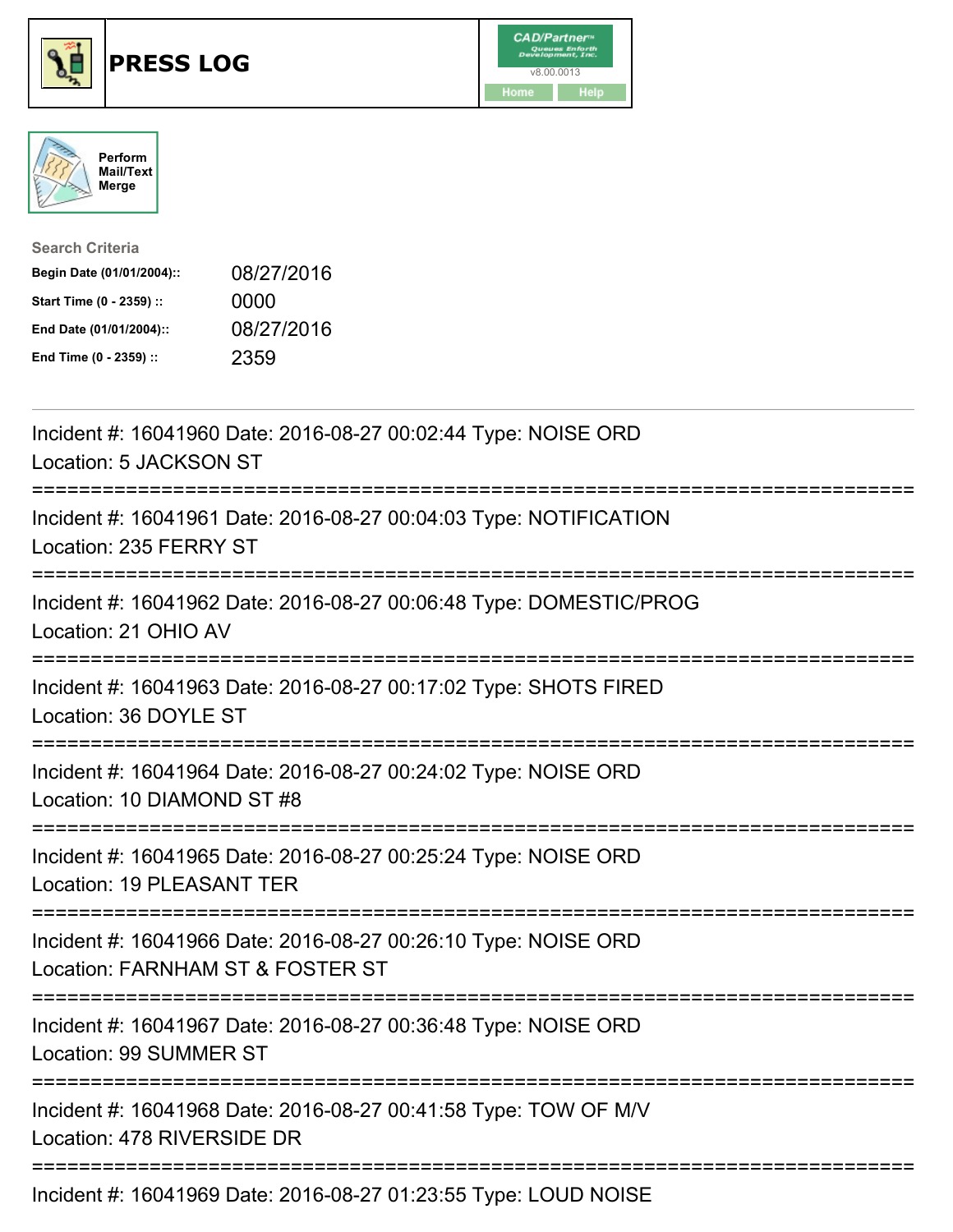| Location: ANDOVER ST & FOSTER ST                                                                                                                                               |
|--------------------------------------------------------------------------------------------------------------------------------------------------------------------------------|
| Incident #: 16041970 Date: 2016-08-27 01:26:59 Type: DISTURBANCE<br>Location: 194 LAWRENCE ST                                                                                  |
| Incident #: 16041971 Date: 2016-08-27 01:32:43 Type: A&B PAST<br>Location: 463 BROADWAY                                                                                        |
| Incident #: 16041972 Date: 2016-08-27 01:33:57 Type: TOW OF M/V<br>Location: 17 CAMELLA TEOLI WY<br>---------------------                                                      |
| Incident #: 16041973 Date: 2016-08-27 02:07:21 Type: UNWANTEDGUEST<br>Location: 290 HOWARD ST                                                                                  |
| Incident #: 16041974 Date: 2016-08-27 02:14:21 Type: M/V STOP<br>Location: HAMPSHIRE ST & LOWELL ST                                                                            |
| Incident #: 16041975 Date: 2016-08-27 02:21:34 Type: BUILDING CHK<br>Location: SAM'S FOOD STORE / 389 BROADWAY                                                                 |
| Incident #: 16041976 Date: 2016-08-27 02:21:35 Type: AUTO ACC/NO PI<br>Location: TRAIN STATION / 211 MERRIMACK ST<br>===================================<br>================== |
| Incident #: 16041977 Date: 2016-08-27 02:25:09 Type: MEDIC SUPPORT<br>Location: 109 PROSPECT ST                                                                                |
| Incident #: 16041978 Date: 2016-08-27 02:35:37 Type: DISTURBANCE<br>Location: AUTO ZONE / 380 BROADWAY                                                                         |
| Incident #: 16041979 Date: 2016-08-27 02:53:10 Type: NOISE ORD<br>Location: 23 SPRINGFIELD ST FL 2                                                                             |
| Incident #: 16041980 Date: 2016-08-27 02:53:23 Type: DISTURBANCE<br>Location: WARD SIX CLUB / 57 SPRINGFIELD ST                                                                |
| Incident #: 16041981 Date: 2016-08-27 02:58:21 Type: NOISE ORD<br>Location: 97 HANCOCK ST                                                                                      |
| Incident #: 16041982 Date: 2016-08-27 03:01:38 Type: BUILDING CHK<br>Location: SAM'S FOOD STORE / 389 BROADWAY                                                                 |
| Incident #: 16041983 Date: 2016-08-27 03:13:07 Type: M/V STOP                                                                                                                  |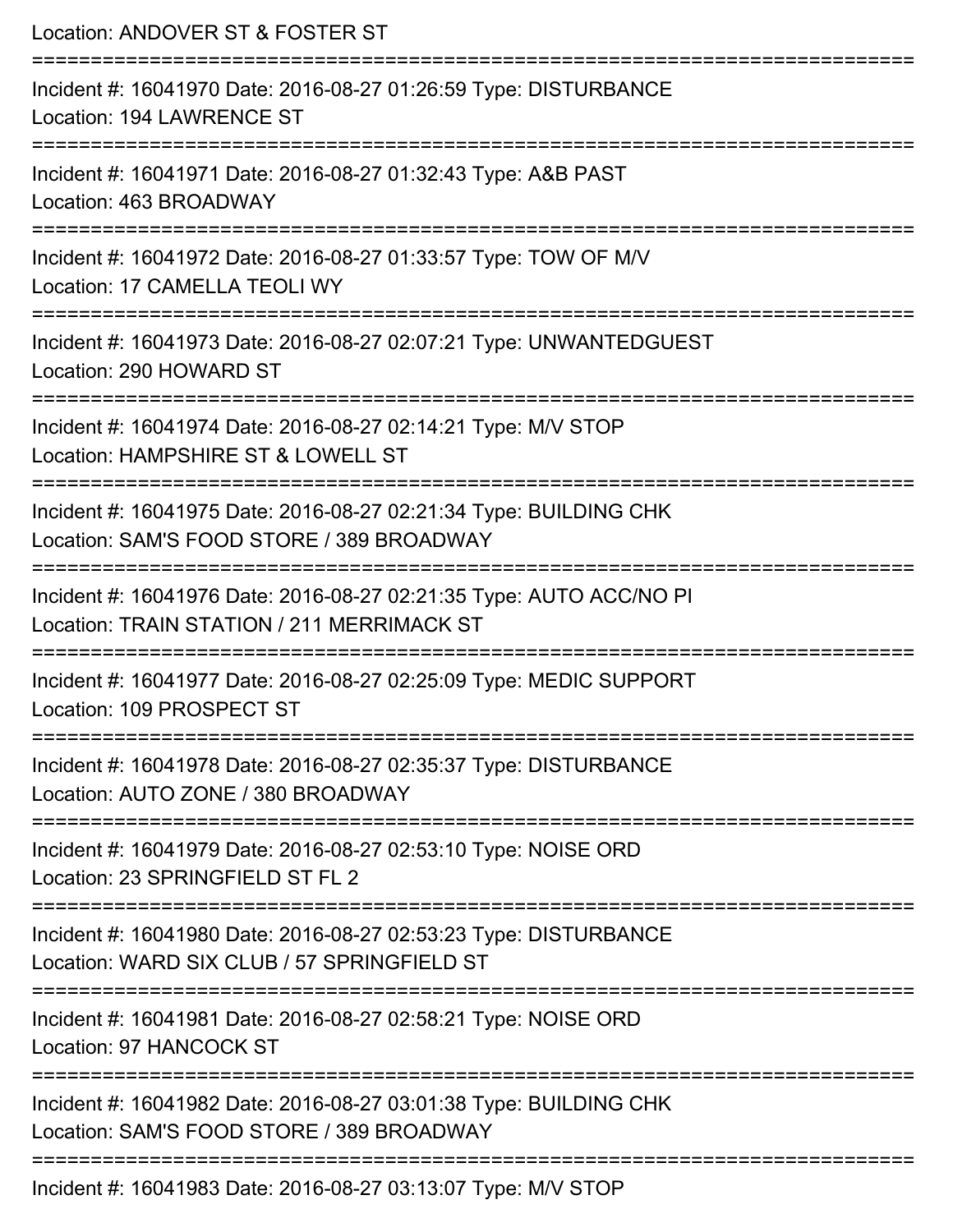| Incident #: 16041985 Date: 2016-08-27 03:14:15 Type: MEDIC SUPPORT<br>Location: 77 OAK ST                         |
|-------------------------------------------------------------------------------------------------------------------|
| Incident #: 16041984 Date: 2016-08-27 03:14:16 Type: M/V STOP<br>Location: FITZ ST & LAWRENCE ST                  |
| Incident #: 16041986 Date: 2016-08-27 03:30:33 Type: NOISE ORD<br>Location: 44 PERRY AV                           |
| Incident #: 16041987 Date: 2016-08-27 03:32:48 Type: BUILDING CHK<br>Location: DUNKIN DONUTS / 581 ANDOVER ST     |
| Incident #: 16041988 Date: 2016-08-27 03:45:02 Type: DOMESTIC/PROG<br>Location: 49 CENTRE ST FL 2                 |
| Incident #: 16041989 Date: 2016-08-27 04:09:52 Type: BUILDING CHK<br>Location: 415 S BROADWAY                     |
| Incident #: 16041990 Date: 2016-08-27 04:19:21 Type: DRUG OVERDOSE<br>Location: MEN'S WAREHOUSE / 59 MERRIMACK ST |
| Incident #: 16041991 Date: 2016-08-27 04:21:32 Type: ALARM/BURG<br>Location: 656 HAVERHILL ST                     |
| Incident #: 16041992 Date: 2016-08-27 04:22:22 Type: MV/BLOCKING<br>Location: 10 MORTON ST                        |
| Incident #: 16041993 Date: 2016-08-27 04:32:26 Type: MEDIC SUPPORT<br>Location: 22 DEWEY ST #4                    |
| Incident #: 16041994 Date: 2016-08-27 04:37:34 Type: NOISE ORD<br>Location: 102 HOWARD ST                         |
| Incident #: 16041995 Date: 2016-08-27 04:54:26 Type: SUS PERS/MV<br>Location: PARK ST & TRENTON ST                |
| Incident #: 16041996 Date: 2016-08-27 04:57:19 Type: SHOTS FIRED<br>Location: CANAL ST & MILL ST                  |
| Incident #: 16041997 Date: 2016-08-27 05:03:57 Type: MEDIC SUPPORT                                                |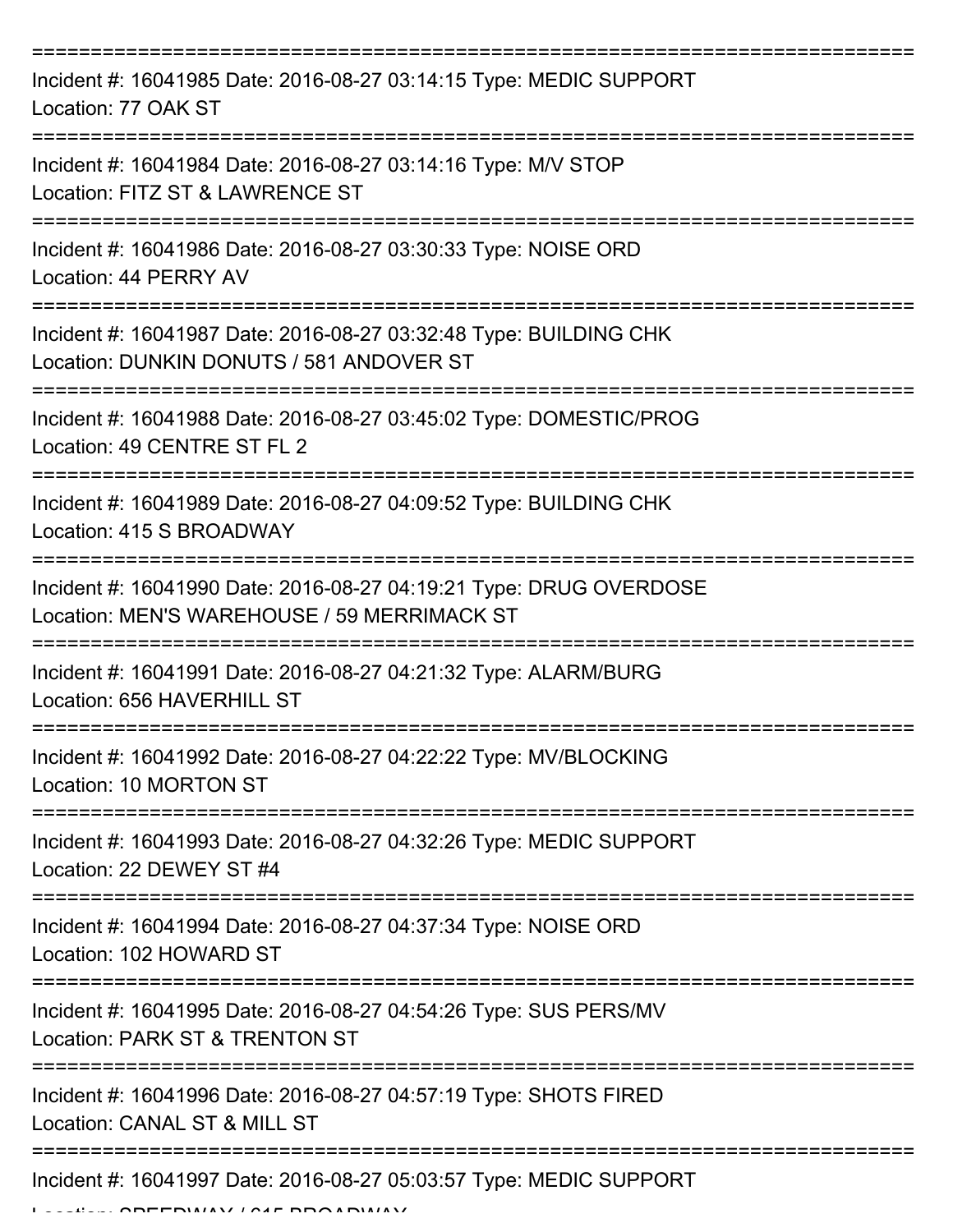| Incident #: 16041998 Date: 2016-08-27 05:15:44 Type: DOMESTIC/PROG<br>Location: 49 CENTRE ST                    |
|-----------------------------------------------------------------------------------------------------------------|
| Incident #: 16041999 Date: 2016-08-27 05:39:43 Type: BUILDING CHK<br>Location: PUEBLO SUBERMARKET / 309 PARK ST |
| Incident #: 16042000 Date: 2016-08-27 06:10:31 Type: NOISE ORD<br>Location: 97 HANCOCK ST                       |
| Incident #: 16042001 Date: 2016-08-27 06:25:04 Type: UNWANTEDGUEST<br>Location: 13 BEDFORD ST                   |
| Incident #: 16042002 Date: 2016-08-27 06:28:49 Type: TOW/REPOSSED<br>Location: 28 HAWLEY ST                     |
| Incident #: 16042003 Date: 2016-08-27 06:39:53 Type: ALARM/BURG<br>Location: 380 S UNION ST                     |
| Incident #: 16042004 Date: 2016-08-27 06:49:45 Type: MEDIC SUPPORT<br>Location: 75 OAK ST                       |
| Incident #: 16042005 Date: 2016-08-27 07:01:24 Type: ALARM/BURG<br>Location: 580 ANDOVER ST                     |
| Incident #: 16042006 Date: 2016-08-27 07:01:41 Type: STOL/MV/PAS<br>Location: 65 UNION ST                       |
| Incident #: 16042007 Date: 2016-08-27 07:11:36 Type: M/V STOP<br>Location: BROADWAY & TREMONT ST                |
| Incident #: 16042008 Date: 2016-08-27 07:12:58 Type: ALARM/BURG<br>Location: 41 LEXINGTON ST                    |
| Incident #: 16042009 Date: 2016-08-27 07:28:33 Type: M/V STOP<br>Location: 2 ISLAND ST                          |
| Incident #: 16042010 Date: 2016-08-27 07:30:11 Type: M/V STOP<br>Location: ANDOVER & GRAFTON                    |
| Incident #: 16042011 Date: 2016-08-27 07:30:35 Type: M/V STOP                                                   |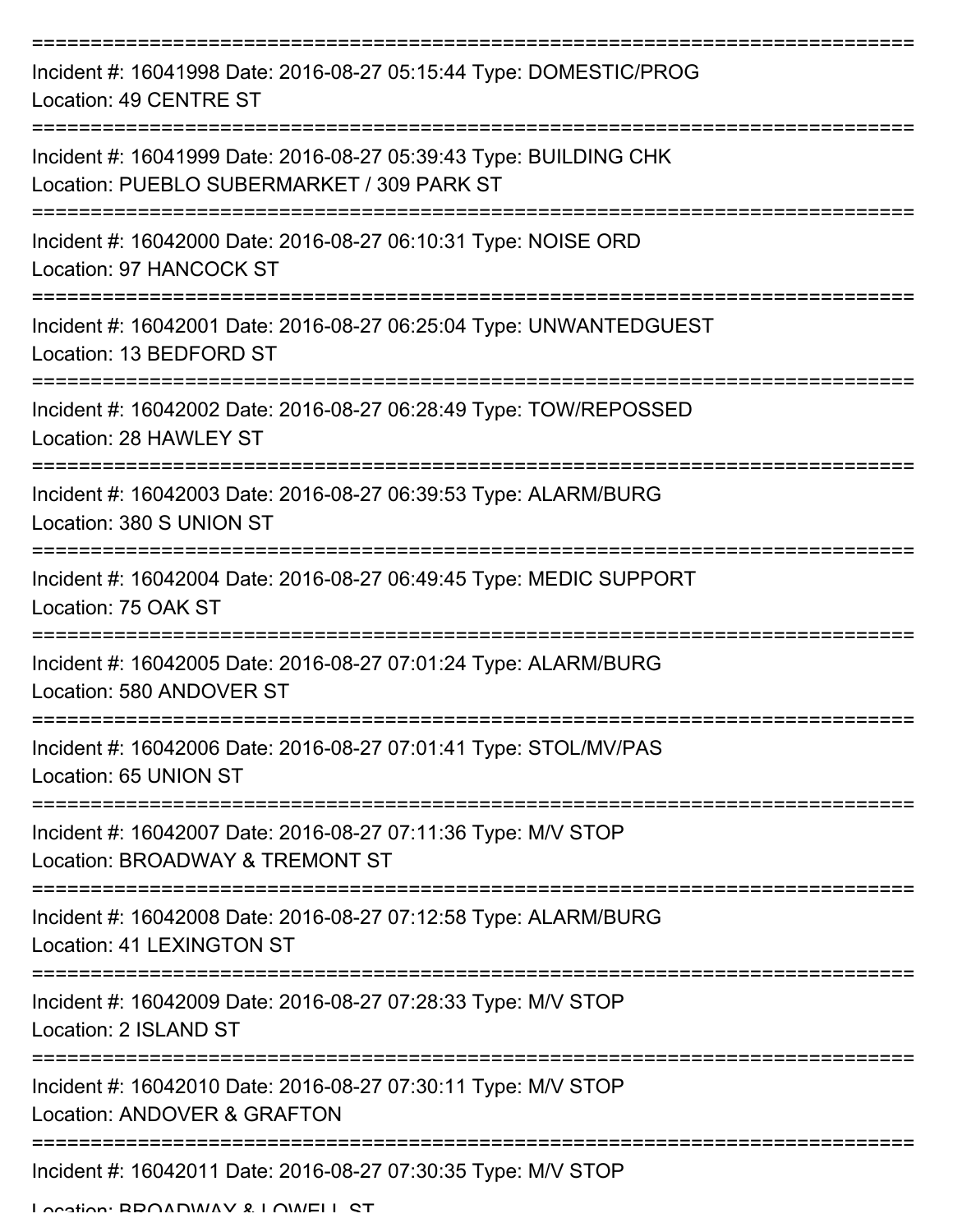| Incident #: 16042012 Date: 2016-08-27 07:31:05 Type: M/V STOP<br>Location: BROADWAY & CROSS ST                                |
|-------------------------------------------------------------------------------------------------------------------------------|
| Incident #: 16042013 Date: 2016-08-27 07:32:19 Type: M/V STOP<br>Location: BEACON ST & MT VERNON ST                           |
| Incident #: 16042014 Date: 2016-08-27 07:33:54 Type: M/V STOP<br>Location: BROADWAY & LOWELL ST                               |
| Incident #: 16042015 Date: 2016-08-27 07:35:19 Type: M/V STOP<br>Location: 15 BEACON ST                                       |
| ==========================<br>Incident #: 16042016 Date: 2016-08-27 07:36:13 Type: M/V STOP<br>Location: TREMONT ST & WEST ST |
| Incident #: 16042017 Date: 2016-08-27 07:38:29 Type: M/V STOP<br>Location: BROADWAY & HAVERHILL ST                            |
| Incident #: 16042018 Date: 2016-08-27 07:43:08 Type: DEATH SUDDEN<br>Location: 41 AUBURN #A                                   |
| Incident #: 16042019 Date: 2016-08-27 07:46:14 Type: SUICIDE ATTEMPT<br>Location: 159 SYLVESTER ST #RIGHT                     |
| Incident #: 16042020 Date: 2016-08-27 07:49:59 Type: M/V STOP<br>Location: BRADFORD ST & BROADWAY                             |
| Incident #: 16042021 Date: 2016-08-27 07:53:56 Type: M/V STOP<br>Location: FALLS BRIDGE / null                                |
| Incident #: 16042022 Date: 2016-08-27 07:59:20 Type: ALARM/BURG<br>Location: 276 ESSEX ST                                     |
| Incident #: 16042023 Date: 2016-08-27 08:00:08 Type: M/V STOP<br>Location: HAMPSHIRE ST & LOWELL ST                           |
| Incident #: 16042024 Date: 2016-08-27 08:37:50 Type: 911 HANG UP<br>Location: 8A SALEM ST                                     |
| Incident #: 16042025 Date: 2016-08-27 09:00:05 Type: NOISE ORD<br>Location: 379 HAVERHILL ST                                  |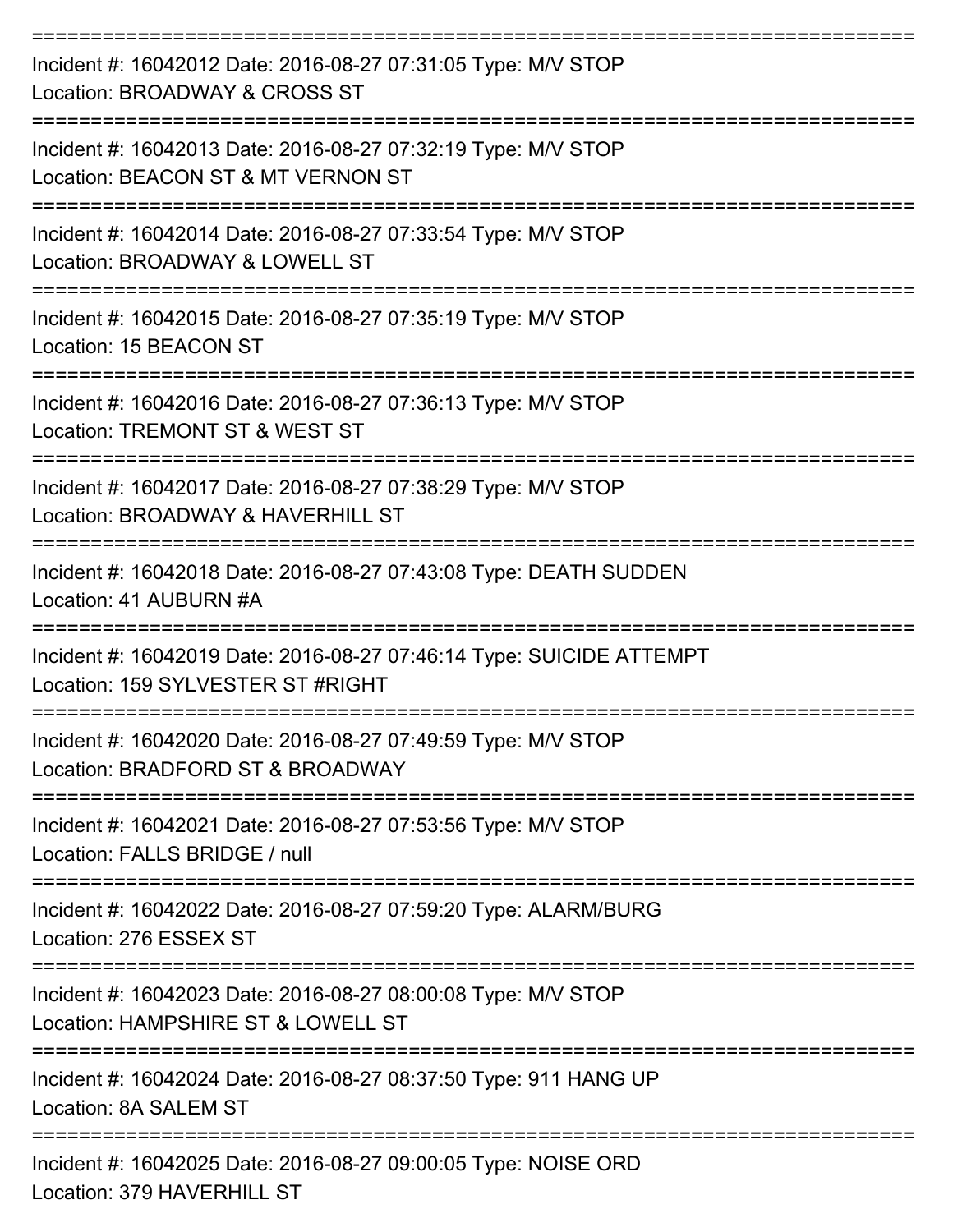| Incident #: 16042026 Date: 2016-08-27 09:07:42 Type: STOL/MV/PAS<br>Location: 95 BENNINGTON ST                                           |
|------------------------------------------------------------------------------------------------------------------------------------------|
| Incident #: 16042027 Date: 2016-08-27 09:13:05 Type: MEDIC SUPPORT<br>Location: 380 HAVERHILL ST<br>------------------------------------ |
| Incident #: 16042028 Date: 2016-08-27 09:16:25 Type: PARK & WALK<br>Location: BRADFORD ST & BROADWAY                                     |
| Incident #: 16042029 Date: 2016-08-27 09:32:29 Type: B&E/MV/PAST<br>Location: 263 JACKSON ST #1                                          |
| Incident #: 16042030 Date: 2016-08-27 09:37:45 Type: ALARM/HOLD<br>Location: 489 ESSEX ST                                                |
| Incident #: 16042031 Date: 2016-08-27 09:43:20 Type: CK WELL BEING<br>Location: 5 OAKLAND RD                                             |
| Incident #: 16042032 Date: 2016-08-27 09:49:00 Type: GENERAL SERV<br>Location: 296 ESSEX ST                                              |
| Incident #: 16042033 Date: 2016-08-27 09:52:49 Type: MEDIC SUPPORT<br>Location: 58 UNION ST FL 3                                         |
| Incident #: 16042034 Date: 2016-08-27 10:01:23 Type: MAL DAMAGE<br>Location: 229 ERVING AV                                               |
| Incident #: 16042035 Date: 2016-08-27 10:13:59 Type: PARK & WALK<br>Location: S UNION ST & SALEM ST                                      |
| Incident #: 16042036 Date: 2016-08-27 10:15:00 Type: DISTURBANCE<br>Location: 19 POPLAR ST                                               |
| Incident #: 16042037 Date: 2016-08-27 10:19:32 Type: SUS PERS/MV<br>Location: 444 LOWELL ST                                              |
| Incident #: 16042038 Date: 2016-08-27 10:22:12 Type: HIT & RUN M/V<br>Location: 298 LAWRENCE ST                                          |
| Incident #: 16042039 Date: 2016-08-27 10:32:02 Type: ALARM/BURG<br>Location: 11 CHELMSFORD ST                                            |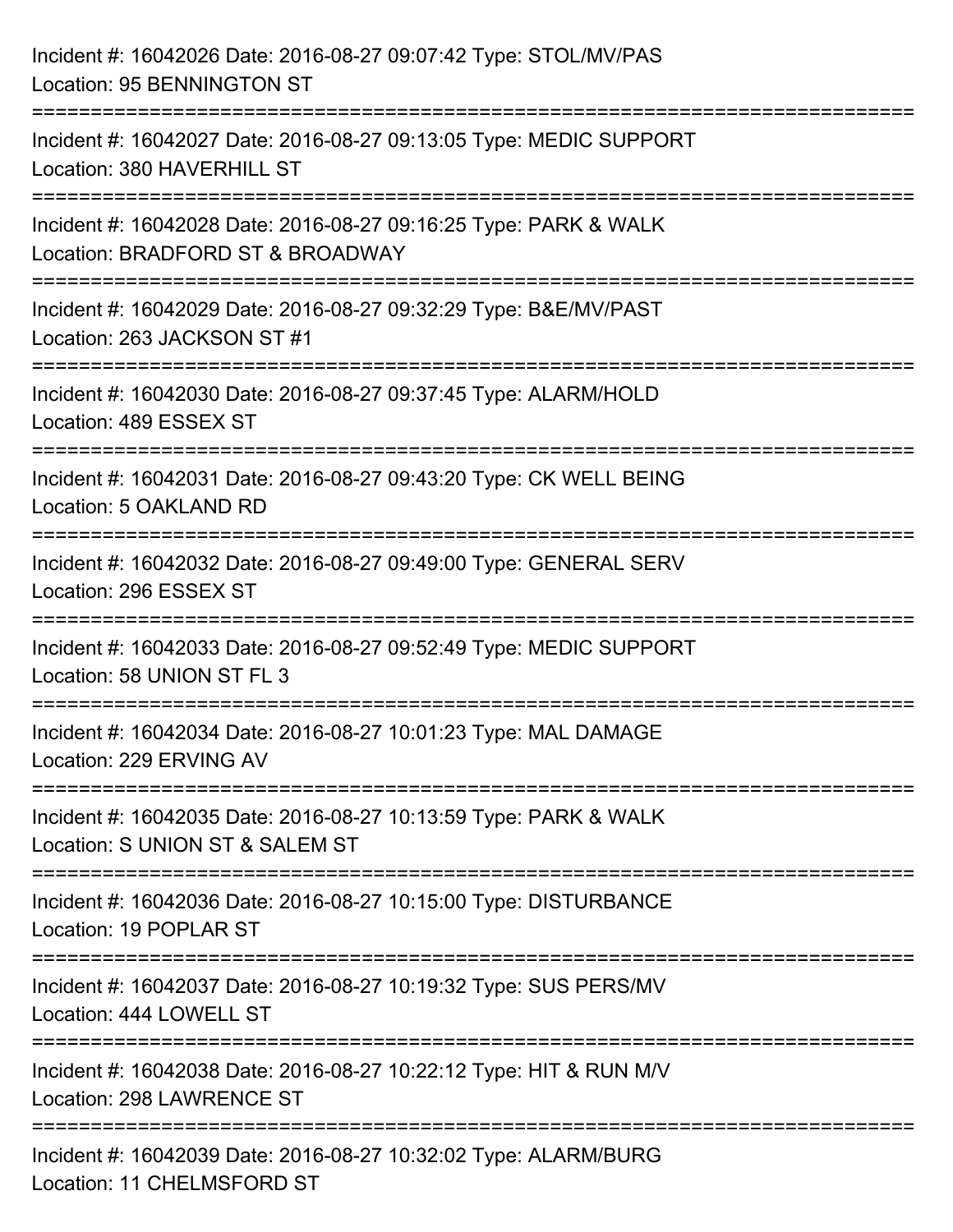| Incident #: 16042040 Date: 2016-08-27 10:34:00 Type: M/V STOP<br>Location: S UNION ST & SALEM ST       |
|--------------------------------------------------------------------------------------------------------|
| Incident #: 16042041 Date: 2016-08-27 10:57:02 Type: ALARM/BURG<br>Location: 80 BODWELL ST             |
| Incident #: 16042042 Date: 2016-08-27 11:02:57 Type: M/V STOP<br>Location: ELM ST                      |
| Incident #: 16042043 Date: 2016-08-27 11:04:19 Type: PARK & WALK<br>Location: S UNION ST & SALEM ST    |
| Incident #: 16042044 Date: 2016-08-27 11:05:16 Type: UNATENEDCHILD<br>Location: 95 FARNHAM ST #1       |
| Incident #: 16042046 Date: 2016-08-27 11:11:56 Type: 209A/VIOLATION<br>Location: 53 LEXINGTON ST       |
| Incident #: 16042045 Date: 2016-08-27 11:14:56 Type: DOMESTIC/PROG<br>Location: 204 S UNION ST         |
| Incident #: 16042047 Date: 2016-08-27 11:17:05 Type: LOST PROPERTY<br>Location: 115 JACKSON ST FL 1    |
| Incident #: 16042048 Date: 2016-08-27 11:20:51 Type: ASSSIT OTHER PD<br>Location: 20 KNOX ST           |
| Incident #: 16042049 Date: 2016-08-27 11:35:04 Type: DOMESTIC/PROG<br>Location: 206 HIGH ST            |
| Incident #: 16042051 Date: 2016-08-27 11:45:12 Type: AUTO ACC/NO PI<br>Location: LOWELL ST & MARGIN ST |
| Incident #: 16042050 Date: 2016-08-27 11:45:25 Type: DISTURBANCE<br>Location: BROADWAY & CONCORD ST    |
| Incident #: 16042052 Date: 2016-08-27 11:57:22 Type: DOMESTIC/PROG<br>Location: 15A CRESCENT ST #A     |
| Incident #: 16042053 Date: 2016-08-27 12:02:09 Type: AUTO ACC/PI<br>Location: FOSTER ST & SALEM ST     |

===========================================================================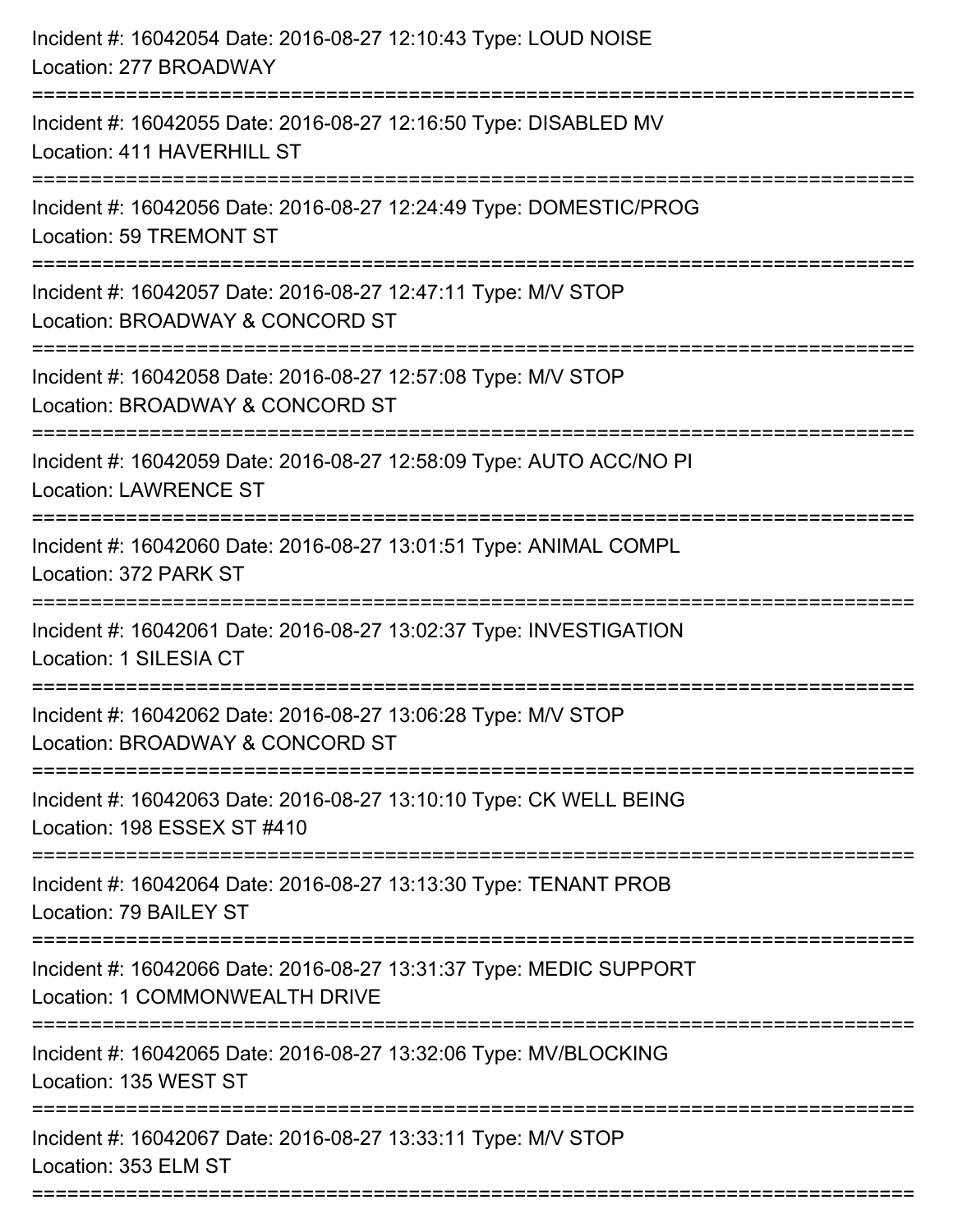Location: 11 DANA ST

| Incident #: 16042069 Date: 2016-08-27 13:49:35 Type: ALARM/BURG<br>Location: 1ST BAPTIST HATIAN CHURCH / 150 GARDEN ST |
|------------------------------------------------------------------------------------------------------------------------|
| Incident #: 16042070 Date: 2016-08-27 13:51:17 Type: ALARM/BURG<br>Location: GUILMETTE SCHOOL / 80 BODWELL ST          |
| Incident #: 16042071 Date: 2016-08-27 13:59:38 Type: ALARM/BURG<br>Location: 8 RITA LN                                 |
| Incident #: 16042072 Date: 2016-08-27 14:12:15 Type: DRUG VIO<br>Location: DAIRY QUEEN / 190 S UNION ST                |
| Incident #: 16042073 Date: 2016-08-27 14:25:07 Type: INVEST CONT<br>Location: 10 BEACON ST                             |
| Incident #: 16042074 Date: 2016-08-27 14:43:37 Type: LOUD NOISE<br>Location: 2 HOME ST                                 |
| Incident #: 16042075 Date: 2016-08-27 14:46:15 Type: TRESPASSING<br>Location: 26 MARGIN ST                             |
| Incident #: 16042076 Date: 2016-08-27 14:49:32 Type: AUTO ACC/NO PI<br>Location: 486 HOWARD ST                         |
| Incident #: 16042077 Date: 2016-08-27 14:51:46 Type: ABAND MV<br>Location: AMABLE SUPER MARKET / 304 JACKSON ST        |
| Incident #: 16042078 Date: 2016-08-27 14:57:48 Type: HIT & RUN M/V<br>Location: 599 CANAL ST                           |
| Incident #: 16042079 Date: 2016-08-27 15:03:07 Type: TEST QED<br>Location: 90 LOWELL ST                                |
| Incident #: 16042080 Date: 2016-08-27 15:04:51 Type: LOUD NOISE<br>Location: 1 MILL ST                                 |
| Incident #: 16042081 Date: 2016-08-27 15:15:23 Type: M/V STOP<br>Location: CROSBY ST & S BROADWAY                      |
|                                                                                                                        |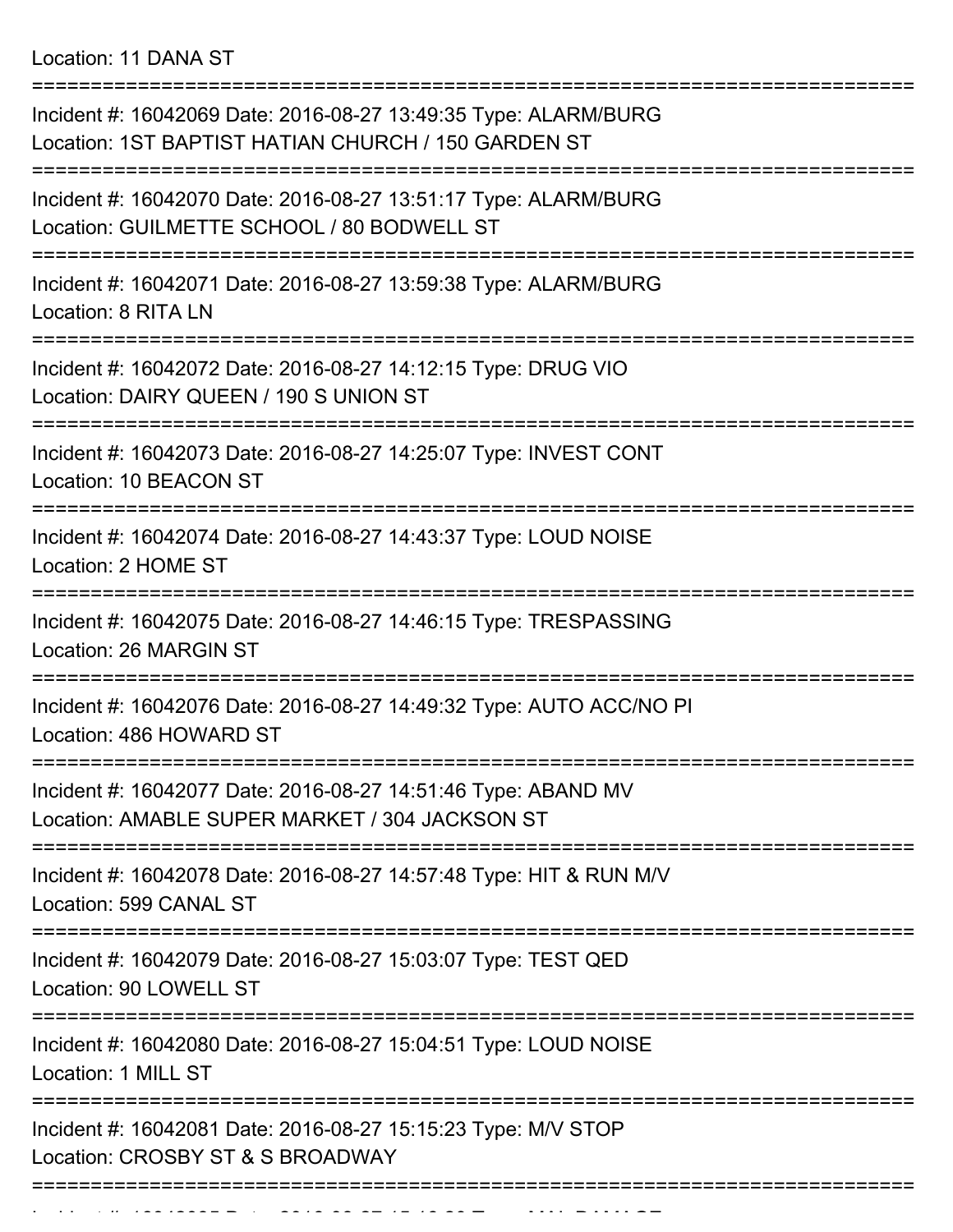Location: 370 BROADWAY

| Incident #: 16042082 Date: 2016-08-27 15:20:31 Type: M/V STOP<br>Location: BROADWAY & CONCORD ST               |
|----------------------------------------------------------------------------------------------------------------|
| Incident #: 16042083 Date: 2016-08-27 15:22:53 Type: M/V STOP<br>Location: 12 EXETER ST                        |
| Incident #: 16042084 Date: 2016-08-27 15:27:36 Type: M/V STOP<br>Location: FRANKLIN ST & HAVERHILL ST          |
| Incident #: 16042086 Date: 2016-08-27 15:46:14 Type: CK WELL BEING<br>Location: 77 OAK ST                      |
| Incident #: 16042087 Date: 2016-08-27 15:54:44 Type: DISTURBANCE<br>Location: 26 GARFIELD ST                   |
| Incident #: 16042088 Date: 2016-08-27 15:56:00 Type: NOISE ORD<br>Location: 2 HOME ST                          |
| Incident #: 16042089 Date: 2016-08-27 16:02:28 Type: GENERAL SERV<br>Location: BREAD AND ROSES / 58 NEWBURY ST |
| Incident #: 16042090 Date: 2016-08-27 16:15:39 Type: DRUG OVERDOSE<br>Location: 93 JACKSON ST #2               |
| Incident #: 16042091 Date: 2016-08-27 16:23:06 Type: UNATENEDCHILD<br>Location: 450 HAVERHILL ST               |
| Incident #: 16042092 Date: 2016-08-27 16:26:05 Type: UNWANTEDGUEST<br>Location: 457 HAVERHILL ST FL 2          |
| Incident #: 16042093 Date: 2016-08-27 16:29:52 Type: LOUD NOISE<br>Location: 48 E HAVERHILL ST                 |
| Incident #: 16042094 Date: 2016-08-27 16:33:37 Type: SUS PERS/MV<br>Location: 550 BROADWAY FL 3                |
| Incident #: 16042095 Date: 2016-08-27 16:36:14 Type: ALARM/BURG<br>Location: DR GORN OFFICE / 101 AMESBURY ST  |
|                                                                                                                |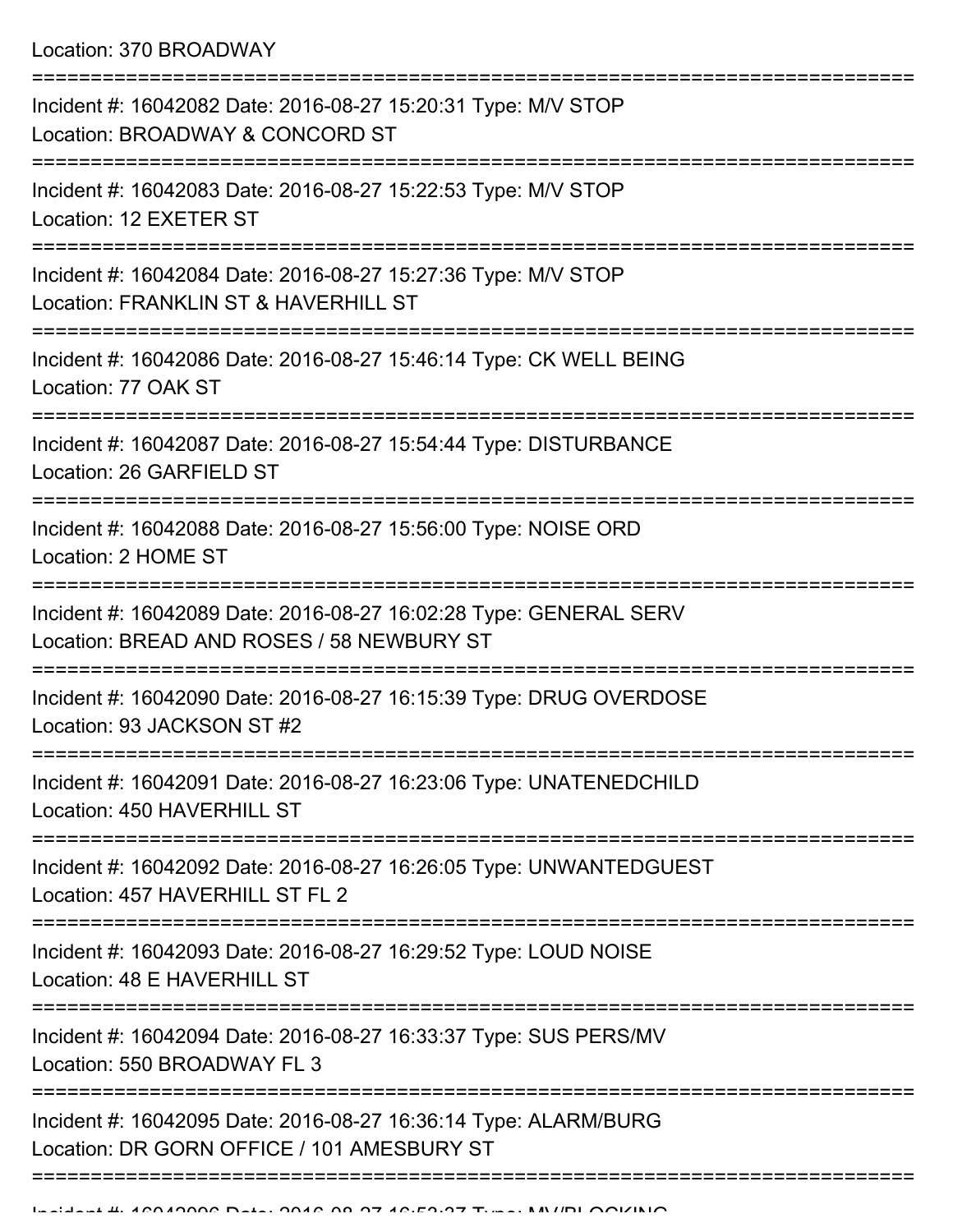Location: 153 GARDEN ST

=========================================================================== Incident #: 16042098 Date: 2016-08-27 17:00:51 Type: AUTO ACC/NO PI Location: 33 S BROADWAY =========================================================================== Incident #: 16042097 Date: 2016-08-27 17:01:01 Type: DISORDERLY Location: LAWRENCE BOYS + GIRLS CLUB / 136 WATER ST =========================================================================== Incident #: 16042100 Date: 2016-08-27 17:14:04 Type: SUS PERS/MV Location: MILFORD ST & UNION ST =========================================================================== Incident #: 16042099 Date: 2016-08-27 17:16:43 Type: NOISE ORD Location: NORTH COMMON / null =========================================================================== Incident #: 16042101 Date: 2016-08-27 17:20:16 Type: NOISE ORD Location: 276 BROADWAY =========================================================================== Incident #: 16042102 Date: 2016-08-27 17:33:37 Type: M/V STOP Location: RIVERVIEW PL =========================================================================== Incident #: 16042103 Date: 2016-08-27 17:44:17 Type: TRESPASSING Location: BROADWAY & WATER ST =========================================================================== Incident #: 16042105 Date: 2016-08-27 17:47:05 Type: DISTURBANCE Location: ELM ST & LINCOLN CT =========================================================================== Incident #: 16042104 Date: 2016-08-27 17:49:37 Type: M/V STOP Location: HANCOCK ST & MELROSE TER =========================================================================== Incident #: 16042106 Date: 2016-08-27 17:51:42 Type: M/V STOP Location: AMESBURY ST & ESSEX ST =========================================================================== Incident #: 16042107 Date: 2016-08-27 17:52:45 Type: MV/BLOCKING Location: 16 CLARENCE TER =========================================================================== Incident #: 16042108 Date: 2016-08-27 17:54:50 Type: M/V STOP Location: 479 BROADWAY =========================================================================== Incident #: 16042109 Date: 2016-08-27 17:58:36 Type: NOISE ORD Location: 1 1/2 CAULKINS CT =========================================================================== Incident #: 16042110 Date: 2016-08-27 18:04:42 Type: TOW OF M/V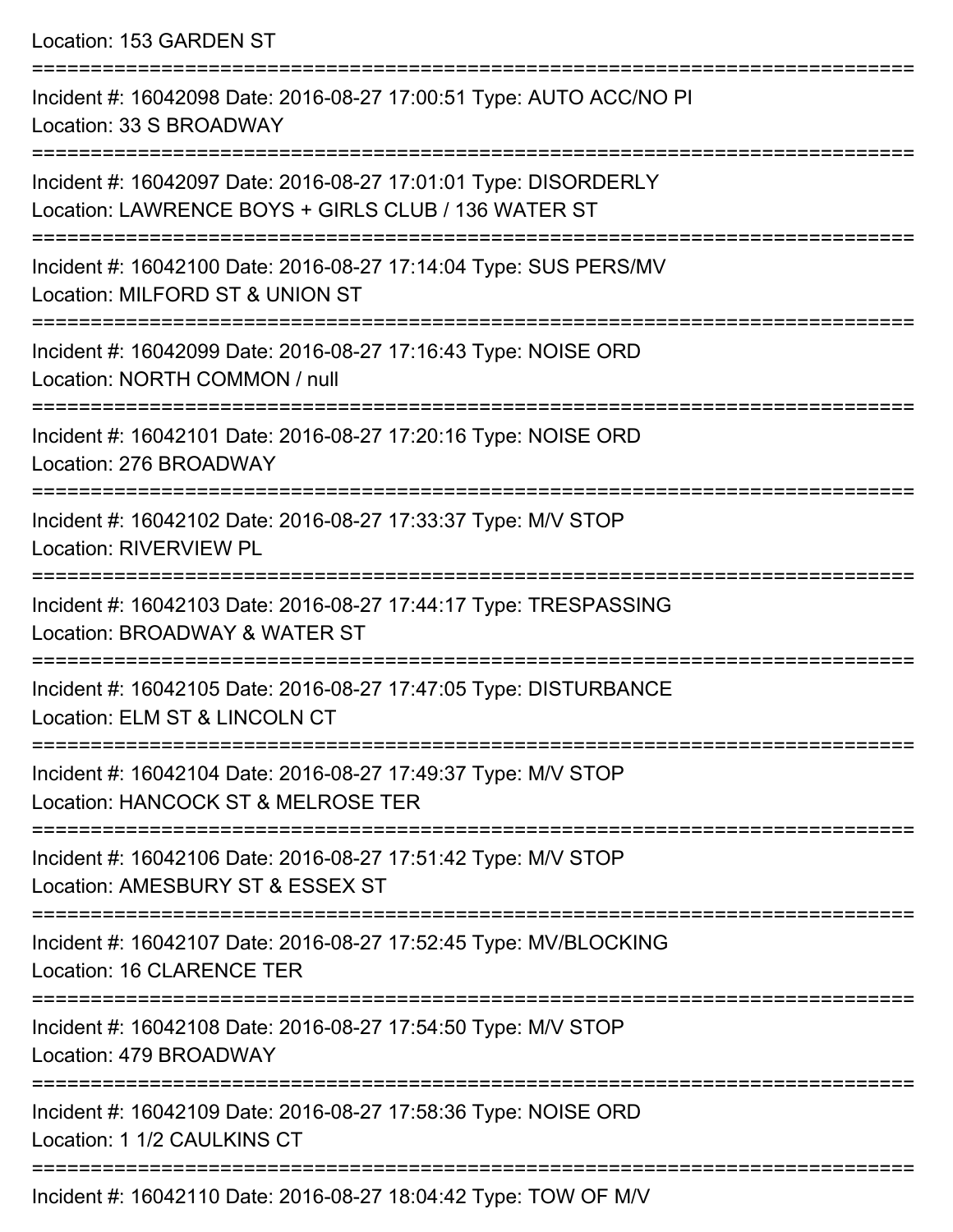| Incident #: 16042111 Date: 2016-08-27 18:12:49 Type: NOISE ORD<br>Location: 59 EXCHANGE ST            |
|-------------------------------------------------------------------------------------------------------|
| Incident #: 16042112 Date: 2016-08-27 18:14:08 Type: TOW OF M/V<br>Location: 64 WATER ST              |
| Incident #: 16042113 Date: 2016-08-27 18:29:05 Type: M/V STOP<br>Location: KINGSTON ST & S BROADWAY   |
| Incident #: 16042114 Date: 2016-08-27 18:32:40 Type: M/V STOP<br>Location: S BROADWAY & SALEM ST      |
| Incident #: 16042115 Date: 2016-08-27 18:39:33 Type: SPECIAL CHECK<br>Location: 8 ROLLINS ST #2       |
| Incident #: 16042116 Date: 2016-08-27 18:43:43 Type: SUS PERS/MV<br>Location: 2 HARRIMAN ST           |
| Incident #: 16042117 Date: 2016-08-27 18:48:22 Type: NOISE ORD<br>Location: 484 HAVERHILL ST          |
| Incident #: 16042118 Date: 2016-08-27 18:58:06 Type: NOISE ORD<br>Location: 59 EXCHANGE ST            |
| Incident #: 16042119 Date: 2016-08-27 18:59:22 Type: M/V STOP<br>Location: 191 ESSEX ST               |
| Incident #: 16042120 Date: 2016-08-27 19:01:41 Type: NOISE ORD<br>Location: 552 ANDOVER ST            |
| Incident #: 16042121 Date: 2016-08-27 19:06:39 Type: NOISE ORD<br>Location: PARK ST & SAUNDERS ST     |
| Incident #: 16042122 Date: 2016-08-27 19:10:12 Type: M/V STOP<br>Location: HAVERHILL ST & LAWRENCE ST |
| Incident #: 16042123 Date: 2016-08-27 19:14:51 Type: ASSIST FIRE<br>Location: 381 HAMPSHIRE ST FL 2   |
| Incident #: 16042124 Date: 2016-08-27 19:17:59 Type: NOISE ORD                                        |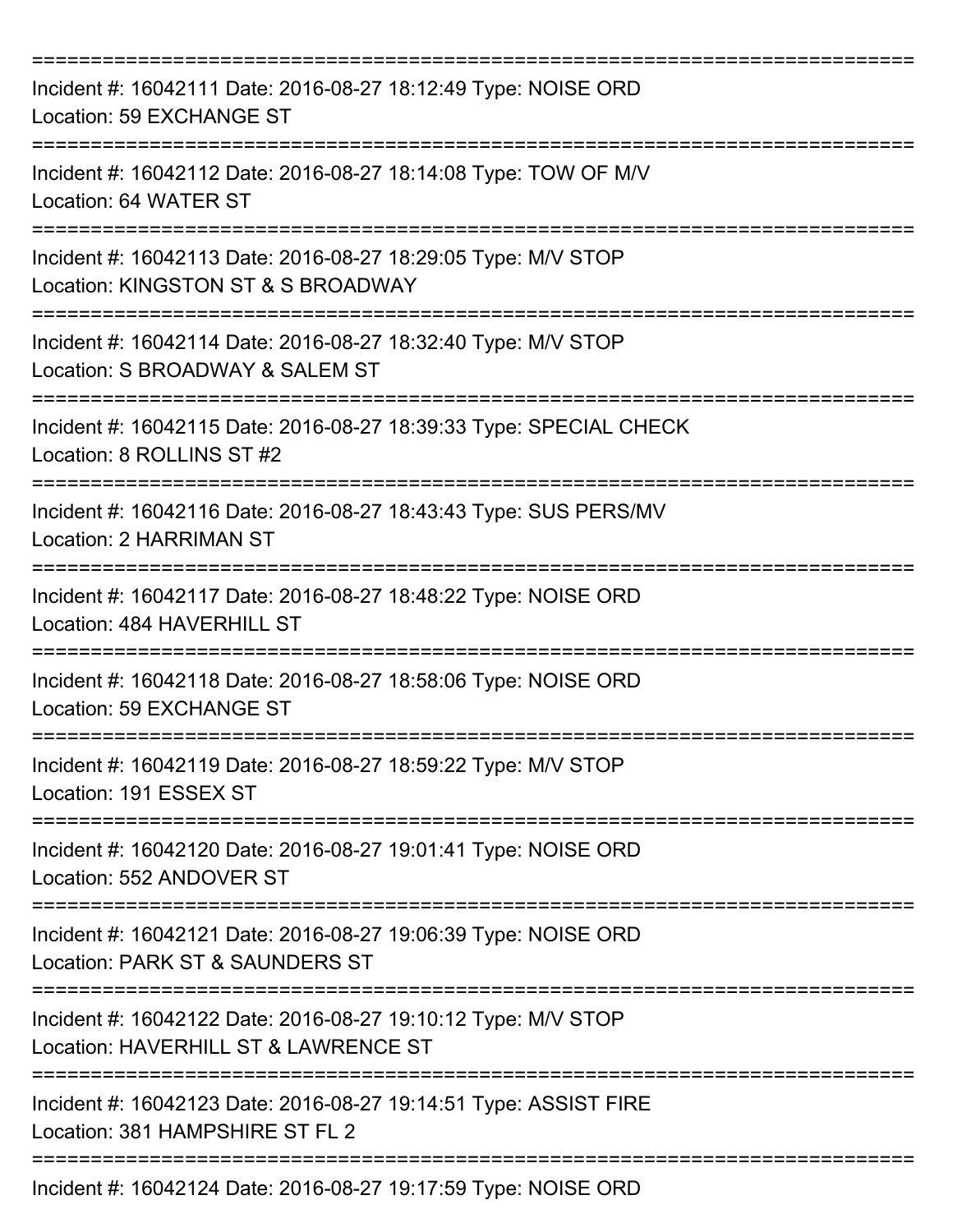| Incident #: 16042126 Date: 2016-08-27 19:31:08 Type: M/V STOP<br>Location: HAVERHILL ST & WARREN ST   |
|-------------------------------------------------------------------------------------------------------|
| Incident #: 16042125 Date: 2016-08-27 19:36:16 Type: NOISE ORD<br>Location: 115 JACKSON ST            |
| Incident #: 16042127 Date: 2016-08-27 19:44:58 Type: SUS PERS/MV<br>Location: 11 WESTWOOD TER         |
| Incident #: 16042128 Date: 2016-08-27 19:50:16 Type: M/V STOP<br><b>Location: BUTLER</b>              |
| Incident #: 16042129 Date: 2016-08-27 19:52:53 Type: NOISE ORD<br>Location: 25 BOXFORD ST FL 1        |
| Incident #: 16042130 Date: 2016-08-27 19:58:57 Type: NOISE ORD<br>Location: 85 WACHUSETTS AV          |
| Incident #: 16042131 Date: 2016-08-27 20:00:10 Type: DISTURBANCE<br>Location: 202 BOXFORD ST          |
| Incident #: 16042132 Date: 2016-08-27 20:03:42 Type: MAL DAMAGE<br>Location: 158 WATER ST #11         |
| Incident #: 16042133 Date: 2016-08-27 20:05:09 Type: ANIMAL COMPL<br>Location: 129 WATER ST           |
| Incident #: 16042134 Date: 2016-08-27 20:09:38 Type: INVEST CONT<br>Location: 130 HANCOCK ST          |
| Incident #: 16042136 Date: 2016-08-27 20:16:20 Type: LOUD NOISE<br>Location: 933 ESSEX ST             |
| Incident #: 16042135 Date: 2016-08-27 20:16:24 Type: M/V STOP<br>Location: BOXFORD ST & OSGOOD ST     |
| Incident #: 16042137 Date: 2016-08-27 20:17:07 Type: RECOV/STOL/MV<br>Location: EXCHANGE ST & PARK ST |
| Incident #: 16042138 Date: 2016-08-27 20:27:14 Type: DISTURBANCE                                      |

 $L = L$ Location: 21 E HAVERHILL ST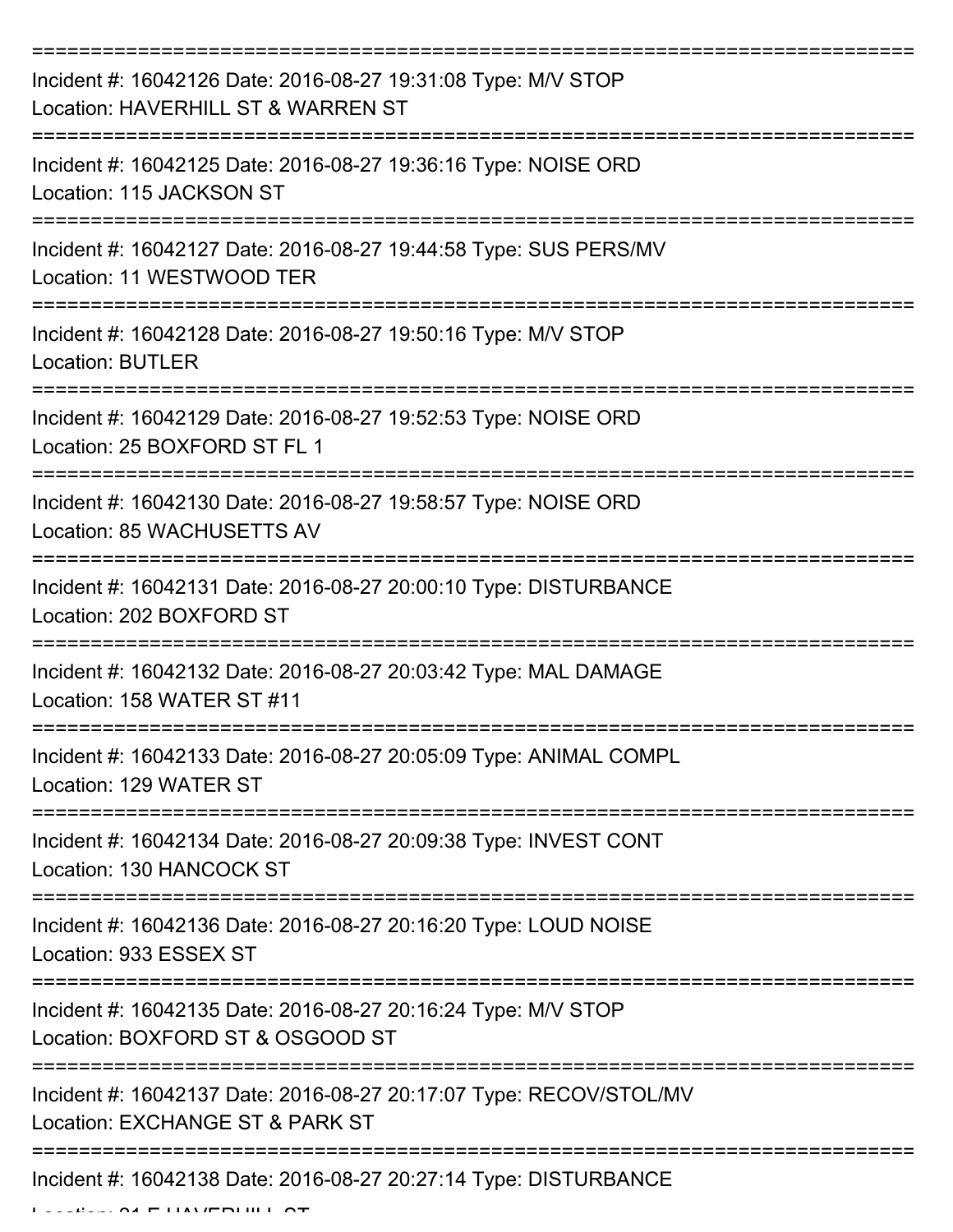| Incident #: 16042139 Date: 2016-08-27 20:32:48 Type: NOISE ORD<br>Location: BAILEY ST & PHILLIPS ST        |
|------------------------------------------------------------------------------------------------------------|
| Incident #: 16042140 Date: 2016-08-27 20:34:53 Type: AUTO ACC/NO PI<br>Location: MERRIMACK ST & S UNION ST |
| Incident #: 16042141 Date: 2016-08-27 20:43:20 Type: NOISE ORD<br><b>Location: 8 PLEASANT ST</b>           |
| Incident #: 16042142 Date: 2016-08-27 20:45:48 Type: M/V STOP<br>Location: 17 DOYLE ST                     |
| Incident #: 16042143 Date: 2016-08-27 20:47:49 Type: 911 HANG UP<br>Location: 525 ESSEX ST                 |
| Incident #: 16042144 Date: 2016-08-27 20:49:36 Type: DISTURBANCE<br>Location: 18 HOLTON ST                 |
| Incident #: 16042145 Date: 2016-08-27 20:56:06 Type: NOISE ORD<br><b>Location: MCKINLEY AV</b>             |
| Incident #: 16042146 Date: 2016-08-27 20:58:51 Type: NOISE ORD<br>Location: 172 ANDOVER ST                 |
| Incident #: 16042147 Date: 2016-08-27 21:06:11 Type: UNWANTEDGUEST<br>Location: 206 HIGH ST                |
| Incident #: 16042148 Date: 2016-08-27 21:08:56 Type: UNWANTEDGUEST<br>Location: 443 ANDOVER ST #1          |
| Incident #: 16042149 Date: 2016-08-27 21:11:13 Type: M/V STOP<br>Location: BAILEY ST & PHILLIPS ST         |
| Incident #: 16042150 Date: 2016-08-27 21:31:27 Type: MV/BLOCKING<br>Location: 50 BASSWOOD ST               |
| Incident #: 16042151 Date: 2016-08-27 21:31:58 Type: NOISE ORD<br>Location: 19 WYMAN ST                    |
| Incident #: 16042152 Date: 2016-08-27 21:32:16 Type: NOISE ORD                                             |

Location: 110 GREENWOOD ST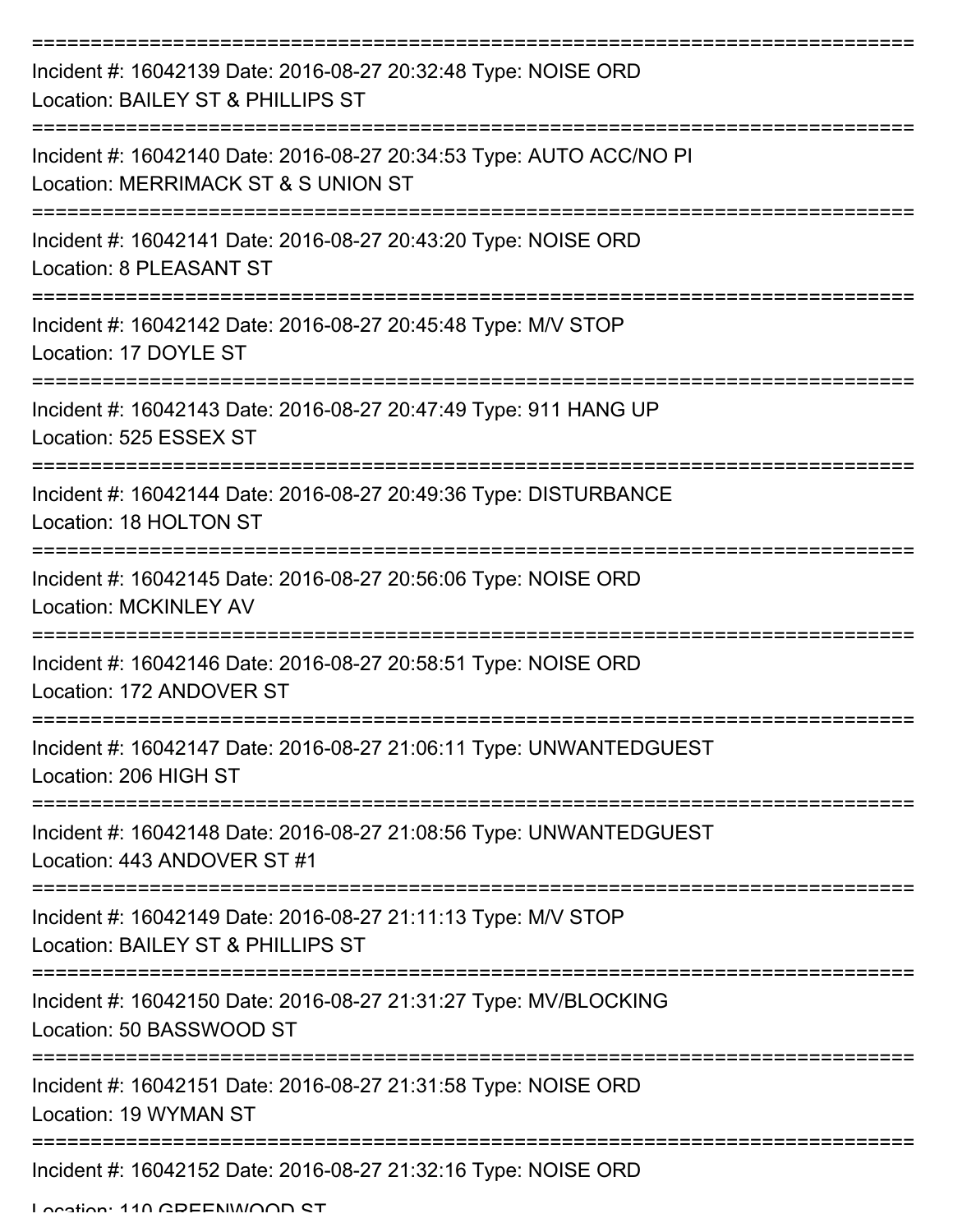| Incident #: 16042153 Date: 2016-08-27 21:32:35 Type: NOISE ORD<br>Location: MERRIMACK VIEW CT           |
|---------------------------------------------------------------------------------------------------------|
| Incident #: 16042154 Date: 2016-08-27 21:33:21 Type: DISTURBANCE<br>Location: 151 FERRY ST              |
| Incident #: 16042155 Date: 2016-08-27 21:49:41 Type: MEDIC SUPPORT<br>Location: 32 LAWRENCE ST #22 FL 3 |
| Incident #: 16042156 Date: 2016-08-27 21:53:22 Type: DISTURBANCE<br>Location: 443 ANDOVER ST            |
| Incident #: 16042157 Date: 2016-08-27 21:58:48 Type: GENERAL SERV<br>Location: 158 WATER ST             |
| Incident #: 16042158 Date: 2016-08-27 22:04:09 Type: NOISE ORD<br>Location: 83 ALLSTON ST               |
| Incident #: 16042159 Date: 2016-08-27 22:06:44 Type: M/V STOP<br>Location: S BROADWAY & SHATTUCK ST     |
| Incident #: 16042160 Date: 2016-08-27 22:08:56 Type: NOISE ORD<br>Location: 20 EVERETT ST               |
| Incident #: 16042161 Date: 2016-08-27 22:15:29 Type: NOISE ORD<br>Location: 29 LISA LN                  |
| Incident #: 16042162 Date: 2016-08-27 22:18:37 Type: NOISE ORD<br>Location: 49 EXCHANGE ST              |
| Incident #: 16042163 Date: 2016-08-27 22:23:33 Type: AUTO ACC/UNK PI<br>Location: 490 HAMPSHIRE ST      |
| Incident #: 16042164 Date: 2016-08-27 22:25:06 Type: STOL/MV/PAS<br>Location: 151 FERRY ST              |
| Incident #: 16042165 Date: 2016-08-27 22:30:39 Type: NOISE ORD<br>Location: COMMON ST & NEWBURY ST      |
| Incident #: 16042166 Date: 2016-08-27 22:37:27 Type: NOISE ORD                                          |

Location: 107 ARLINGTON ST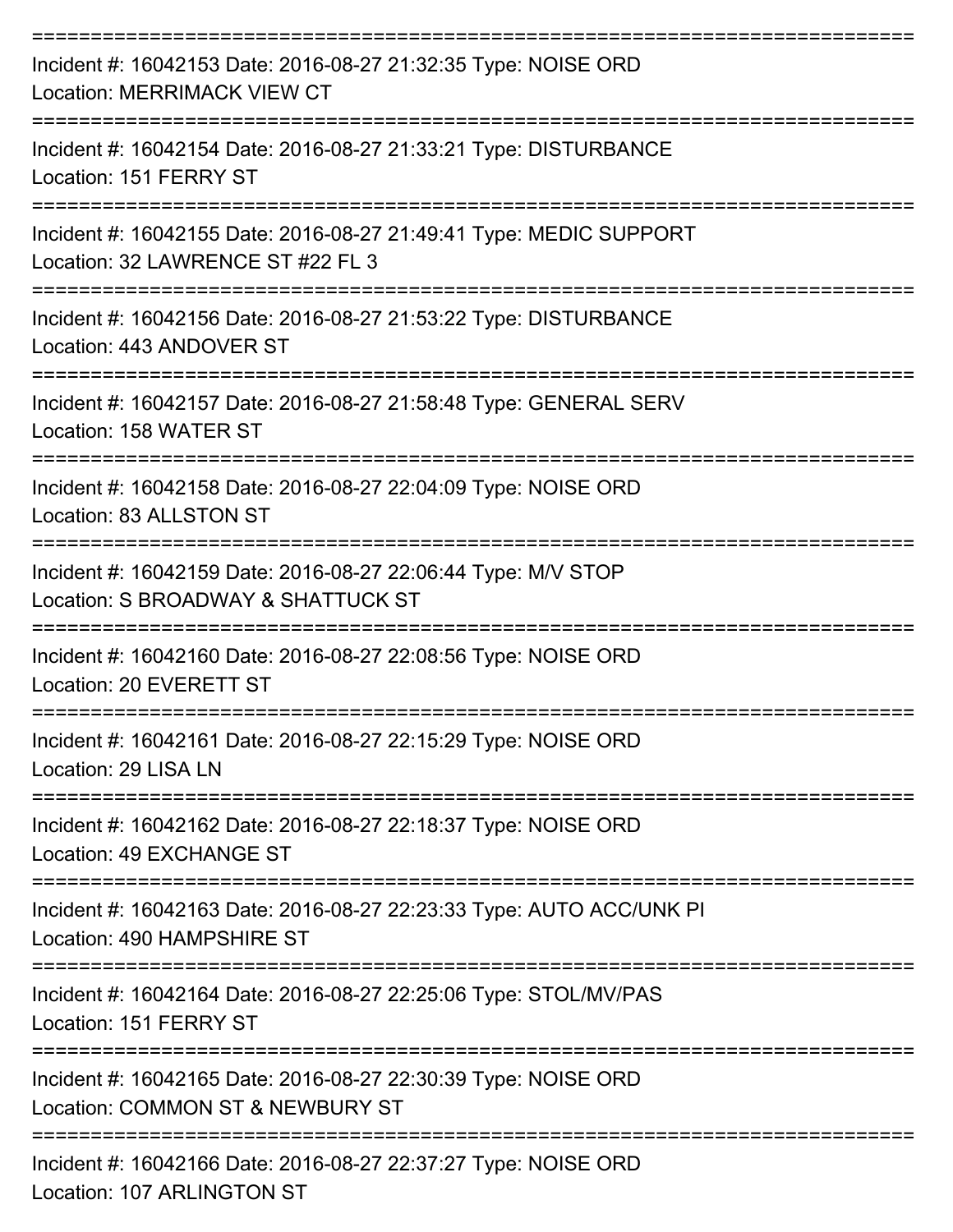| Incident #: 16042167 Date: 2016-08-27 22:38:08 Type: NOISE ORD<br>Location: TRIPOLI BAKERY INC / 106 COMMON ST                  |
|---------------------------------------------------------------------------------------------------------------------------------|
| ===================<br>Incident #: 16042168 Date: 2016-08-27 22:43:04 Type: NOISE ORD<br>Location: 20-22 BENNINGTON ST          |
| Incident #: 16042169 Date: 2016-08-27 22:56:00 Type: NOISE ORD<br>Location: S UNION ST & SPRINGFIELD ST<br>==================== |
| Incident #: 16042170 Date: 2016-08-27 23:00:11 Type: NOISE ORD<br>Location: 78 MELVIN ST                                        |
| Incident #: 16042171 Date: 2016-08-27 23:00:33 Type: NOISE ORD<br>Location: 85 WACHUSETTS AV                                    |
| Incident #: 16042172 Date: 2016-08-27 23:04:51 Type: HIT & RUN M/V<br>Location: LAWRENCE ST & PARK ST                           |
| Incident #: 16042173 Date: 2016-08-27 23:07:06 Type: ALARM/BURG<br>Location: 530 BROADWAY                                       |
| Incident #: 16042174 Date: 2016-08-27 23:10:15 Type: ALARM/BURG<br>Location: 258 E HAVERHILL ST                                 |
| Incident #: 16042176 Date: 2016-08-27 23:12:24 Type: UNWANTEDGUEST<br>Location: 143 E HAVERHILL ST                              |
| Incident #: 16042175 Date: 2016-08-27 23:12:59 Type: NOISE ORD<br>Location: 5-7 LASALLE AV                                      |
| Incident #: 16042177 Date: 2016-08-27 23:14:43 Type: TOW OF M/V<br>Location: SWEENEYS PACKAGE STORE / 90 ESSEX ST               |
| Incident #: 16042178 Date: 2016-08-27 23:19:31 Type: NOISE ORD<br>Location: JOSEPHINE AV                                        |
| Incident #: 16042179 Date: 2016-08-27 23:20:27 Type: NOISE ORD<br>Location: 348 LOWELL ST                                       |
| Incident #: 16042180 Date: 2016-08-27 23:22:33 Type: NOISE ORD<br>Location: BASSWOOD ST                                         |